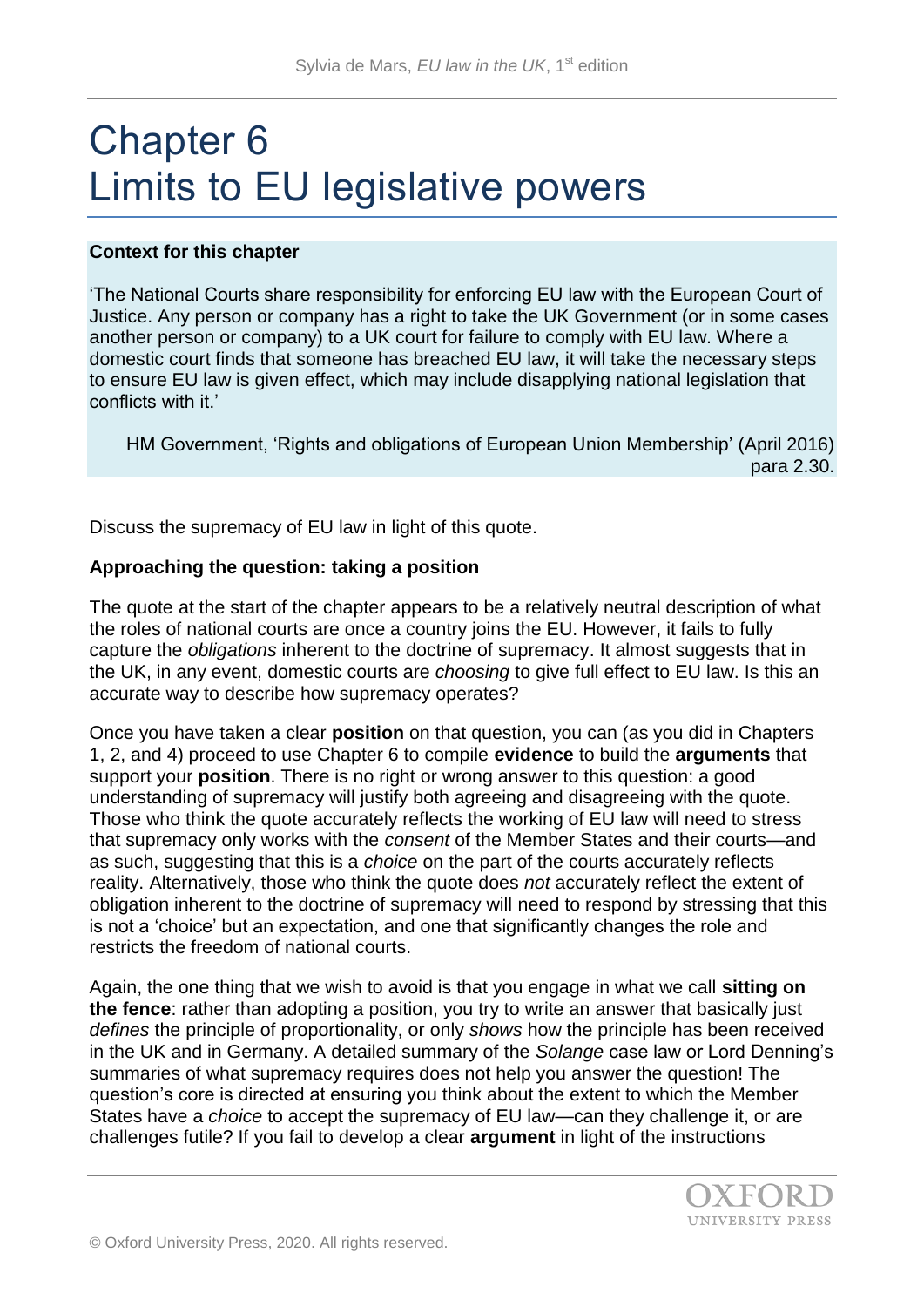underneath the quote, you will end up writing very descriptive material that does not actively support a **position** on the contestable wording of the quote.

Examples of possible positions you could take include, but are not limited to:

**Agreeing with the description of supremacy**: *'The doctrine of supremacy of EU law sounds like it is absolute, but in practice, it would not work without consent from the Member States. Protests from states like Germany over the years make this abundantly clear, and even in the UK, the principle of parliamentary sovereignty is not really threatened by supremacy. EU law is supreme in the Member States because the Member States agree that it needs to be at best.'*

**Disagreeing with the description of supremacy**: *'A flattering view of what the CJEU has asked domestic courts to do over time is one whereby they* assist *the EU in applying EU law. In reality, of course, this is not a matter of choice: they are told that they have to set aside incompatible national law* or *their Member State will find itself in breach of EU*  law. The reach of the doctrine of supremacy, whereby even constitutions and overarching *constitutional principles of parliamentary sovereignty have to make way for the EU, is not one to which any Member State would reasonably consent.'*

### **Building your argument: evidence**

Writing a good response to this question will require you to be selective in what you cover. The formatting of Chapter 6 will make it easier for you to make decisions on what to include and what to exclude. There are two 'case studies' discussed in detail; and beyond that, the doctrine itself and its development in the case law is discussed. The latter is an essential part of responding to the quote, but trying to cover all of the judicial developments on supremacy in both the UK and Germany is likely to result in the very descriptive answer that we are trying to avoid! Part of building a coherent and consistent argument in response to this question is ensuring that only the best evidence is raised and detailed. The alternative is likely to be little more than a long list of cases.

A first step to building a good argument is determining what, specifically, the question *needs* you to discuss. The excerpt from the government report flags up two **key issues** for you to discuss in light of the instructions given:

- 1) 'The National Courts share responsibility for enforcing EU law with the European Court of Justice': does this accurately capture the relationship between the CJEU and domestic courts, in your view?
- 2) 'Where a domestic court finds that someone has breached EU law, it will take the necessary steps to ensure EU law is given effect, which may include disapplying national legislation that conflicts with it': do national courts *choose* to do this? Do they have to? What does case law tell us about what happens if a national court disagrees with the CJEU or with what EU law requires?

Now that you know what key issues you need to discuss, you can start thinking about what the best **evidence** is for your position. This will depend on your position. Depending on how much time and space you have to write, in the absence of being told you *must* discuss the UK and Germany, you may decide to go into detail on only one of them.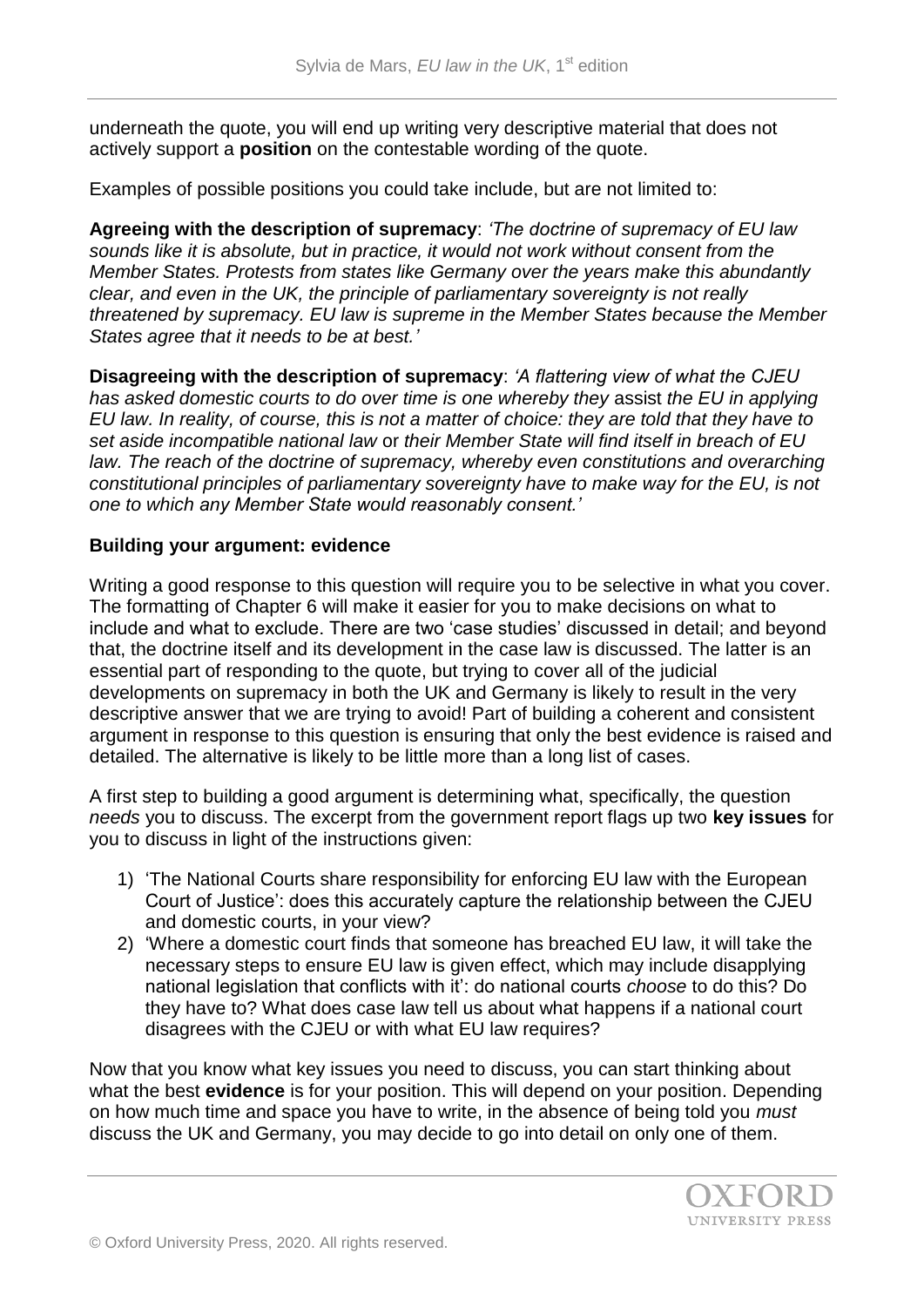If you somewhat agree with the description, you should argue that national courts will not 'cooperate' with the CJEU if they genuinely do not want to—and so there is general evidence of consent. Germany is good evidence of this. The UK can likewise be used as an example of a country where domestic law principles (like parliamentary sovereignty) sit awkwardly with supremacy of EU law, but in practice, the courts have found ways to ensure the domestic and EU legal orders can exist alongside each other. This all suggests a cooperative relationship, and so, in terms of German or UK case law, you should focus on whatever you feel most comfortable discussing.

The '**Discussing the quote**' boxes throughout both this chapter and Chapter 5 are there to help you consider what material in the chapter can work as evidence for different arguments, so referring back to those will be helpful when compiling your evidence.

For those of you who instinctively disagree with the quote, you are going to be tackling the same case law but from a different angle. You will probably focus more on the CJEU's own development of the principle as a sign that national courts did not per se *consent* to cooperate, but were forced to. Germany's seeming continuous *threat* to ignore EU law, but its failure to act on it, can also work as evidence for you. Likewise, the UK's re-framing of supremacy as something that *Parliament* has asked the courts to enact, as opposed to the EU, can be dissected to demonstrate that, while the Member States may wish to act like there is a 'choice' in abiding by supremacy, in reality they have no choice.

The '**Discussing the quote**' boxes throughout the chapter should have already started you reflecting on the following points that you might want to use as evidence:

- How the CJEU *itself* thinks of supremacy, and whether the national courts have any degree of choice in complying with it;
- What the German *Solange 2* and *Brunner* cases tell us about the relationship between national courts and the CJEU;
- What the UK's ECA 1972 and the *Factortame* and *Thoburn* cases tell us about the UK view of the relationship between the UK courts and the CJEU, prior to Brexit.

For the purposes of making your approach workable, the emphasis here is on selecting your **best** evidence. Again, setting out what all the discussed cases did will not demonstrate engagement with the core issue of whether national courts have willingly taken on the role assigned to them by the CJEU. While you will *have* to address case law in order to answer the question, which aspects of it you focus on will be key in ensuring that you build up for argumentation, rather than description. A general tip is to focus on the key findings in those cases, rather than their specific facts.

## **Dealing with counterarguments**

In building an **argument**, it is important that you are consistent in arguing for the **position**  you start your essay with. If you are not, you risk falling into the '**fence-sitting**' trap, whereby you describe a number of different views but do not clearly argue in favour of one.

That said, you cannot ignore the arguments that you disagree with! Doing that would make you far less persuasive to anyone that you are arguing with (including your future markers).